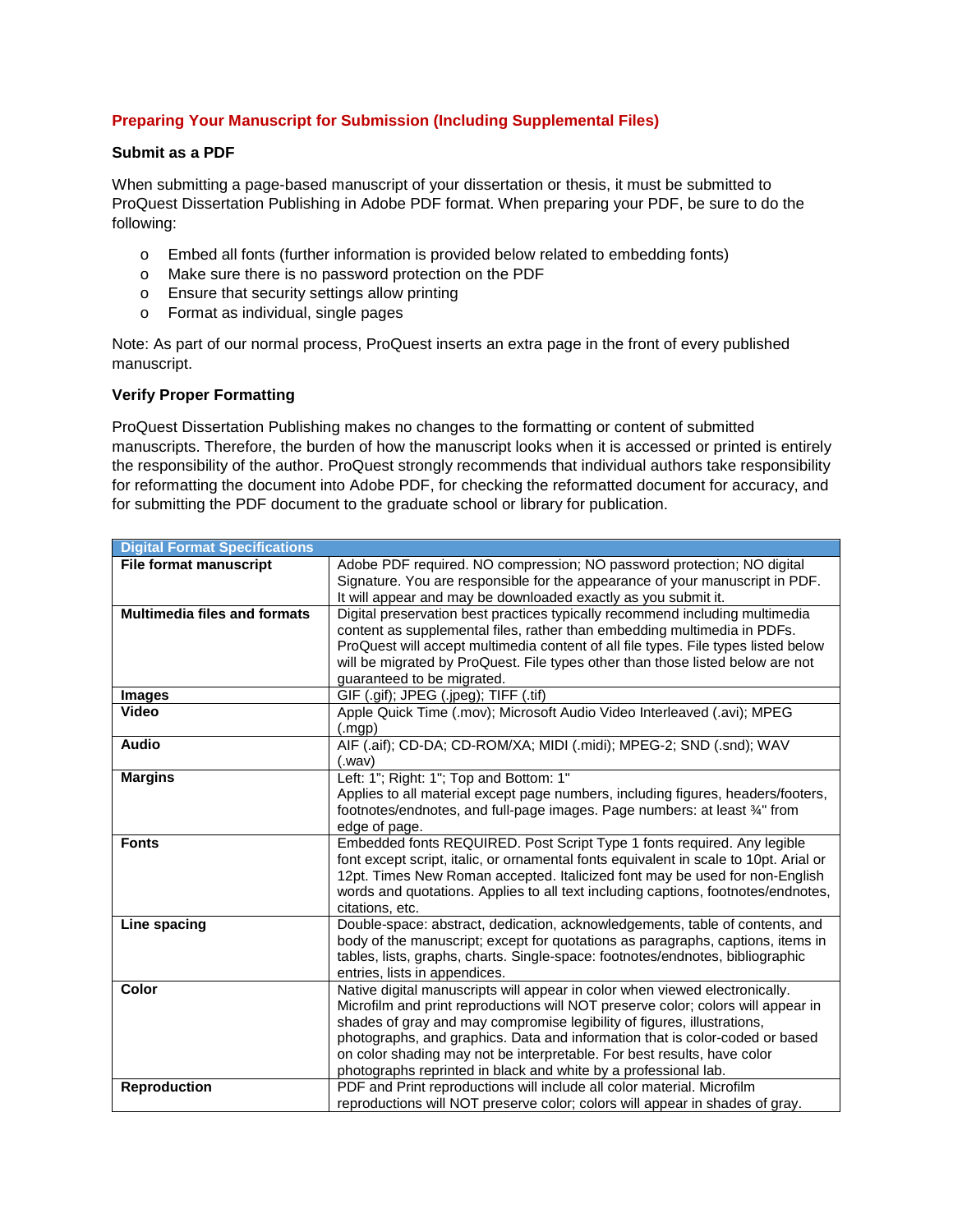## **Abstracts**

We no longer have a word limit on your abstract, as this constrains your ability to describe your research in a section that is accessible to search engines, and therefore would constrain potential exposure of your work. The abstract as you submit it will NOT be altered in your published manuscript. Please include an additional version of your abstract in English, even if the primary language of your dissertation or thesis is NOT English. For additional information regarding formatting of abstracts, please see the FAQ here: [http://www.etdadmin.com/cgi-bin/main/faq?siteId=164#ts10](http://www.etdadmin.com/cgi-bin/main/faq?siteId=164%23ts10)

## **Manuscript Specifications**

Your dissertation or thesis will be produced in digital, print and microform or microfiche format. Your library may have a standing order for reduced (6" x 9") size bound copies. Achieving a legible copy of acceptable quality in all of these formats and sizes requires a conservative approach to paper size and quality, fonts, font sizes, spacing, images and graphics. Your institution may provide you with specifications for some or all of these details, in addition to specifications for required sections, organization, pagination, and others. In cases of variation, your institution's specifications supersede ours. Please adhere to either/both your institutional specifications and those that follow here to ensure the highest quality reproduction of your work.

MAKE SURE all your fonts are embedded. See the end of this guide for instructions on embedding fonts. Manuscripts without embedded fonts can cause ALL punctuation and formatting to disappear when the document is printed from the digital file, and causes delays in our publishing process.

### **Supplementary Materials**

If supplementary materials—such as audio, video, and spreadsheets—are part of your dissertation or thesis, you can submit them as supplementary files during the online submission process. Upload them as part of the submission process, and provide a description of each supplementary file or files in the abstract of your graduate work.

- o Do not embed media files in your PDF.
- o Upload media files as supplementary files. During online submission, you will be asked to upload any supplementary files.
- o Describe files in your abstract. Add a description of each supplementary file in your abstract.

### **Supporting Documentation for Supplementary Materials**

Including supplementary materials with your submission may require additional paper documentation before we can complete the publishing process. For further information see [Sample Permission Letter for](http://media2.proquest.com/documents/UMI_CopyrightGuide.pdf)  [Use of Previously Copyrighted Material.](http://media2.proquest.com/documents/UMI_CopyrightGuide.pdf)

- Reprint Permission Letters: If you are going to include multimedia material covered under someone else's copyright—an audio or video clip, a digital photograph, etc.—you must provide us with written permission to include it.
- Third Party Software Licenses (if needed): If you are including third party software with your submission, you must provide written permission to distribute it. Note that this is different than including a file generated by a particular program. For example, including a Microsoft Excel file (.xls) does not require including the software license.